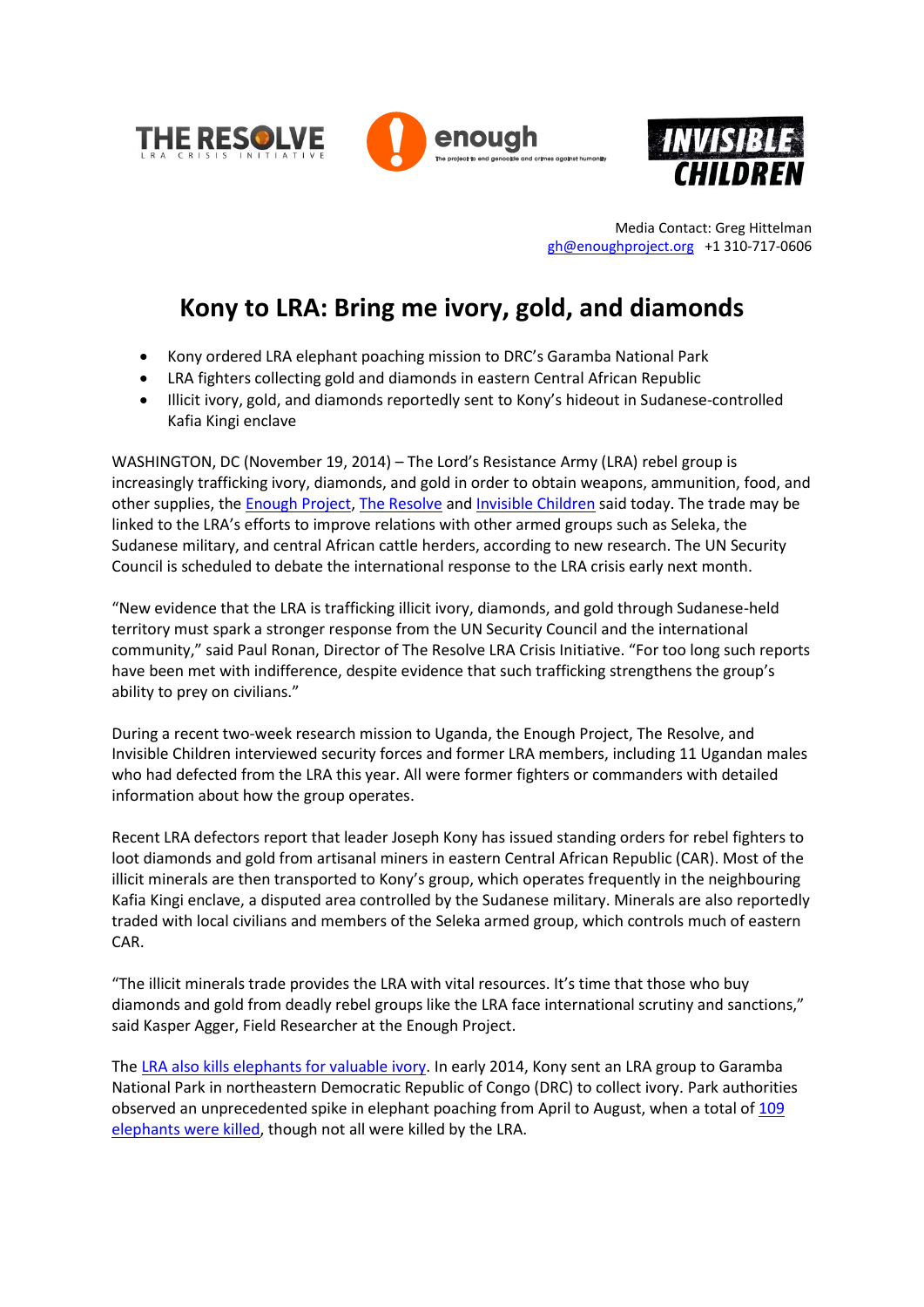"Garamba National Park, which contains the largest and most viable populations of the country's remaining savannah elephants, may lose this iconic species if nothing - or not enough – is done to ease LRA pressure on the remaining populations in the park," said Richard Tshombe, Director of the Wildlife Conservation Society's DRC Programs. "This would be an unacceptable disaster."

Despite only having about 200 fighters, the LRA continues to terrorize civilians across central Africa. Attacks by the group have [displaced almost 162,000 people,](http://reliefweb.int/report/south-sudan/lra-regional-update-central-african-republic-dr-congo-and-south-sudan-july) many of whom live in fear and rely on humanitarian aid because they are unable to hunt and farm. The LRA has also abducted more than 500 people so far in 2014—more than it abducted in all of 2013.

"While we've seen significant progress in recent years, resulting in a reduced LRA threat, the ability of LRA commanders to collect and transport illicit natural materials demonstrates that the group continues to have the capacity to organize and execute orders throughout central Africa," said Sean Poole, Director of International Strategy at Invisible Children. "More international support is necessary to ensure safe haven is denied to Joseph Kony and the LRA leadership—and to provide counter-LRA forces with the ability to travel quickly across the vast area of land where LRA forces are currently operating."

## **Illegal diamond, gold, and ivory trade strengthening the LRA**

Recent defectors from the LRA report that the group is attacking civilians and artisanal miners in mineral-rich areas of eastern CAR in order to loot food, diamonds, and gold, on orders from Kony. LRA fighters have most frequently targeted mining sites near the town of Nzako, in Mbomou prefecture, and the town of Sam Ouandja, in Haut Kotto prefecture. A former LRA officer testified that his group of 30 members would store their diamonds in a small metal bottle, 10 centimetres long and two centimetres wide, which took them roughly one year to fill. Once full, the bottle was reportedly transported by trusted fighters to Kony's group in the Kafia Kingi enclave.

Though other armed groups have a far more substantial stake in eastern CAR's illicit mineral trade, the LRA's involvement in gold and diamond trafficking could help the group resupply and rebuild. The actual trade takes place in remote areas and among a handful of people. One LRA defector reported that he was an eyewitness to an exchange where an LRA group traded members of the Janjaweed a half-liter plastic bottle filled with gold in exchange for AK-47 machine guns and ammunition.

Other defectors reported that in late 2013 and early 2014, LRA groups traded similar amounts of gold and diamonds near the town of Nzako to members of Seleka, armed actors who control much of eastern CAR. In October 2014, the [UN Panel of Experts on the CAR released a report](http://www.un.org/ga/search/view_doc.asp?symbol=S/2014/762) indicating that LRA groups near Nzako "have collaborated at the logistical level" with a Seleka group led by "Colonel" Ahmed Sherif. The UN report includes a photo allegedly showing a meeting between Sherif and LRA commander Okello Palutaka in February 2014.

*"Kony issued orders that diamonds and gold are important to the LRA and that they should be given to Kony."* – LRA defector

The LRA also continues to kill [elephants for valuable ivory.](http://www.enoughproject.org/files/KonysIvory.pdf) In early 2014, Kony sent a group of 20 to 30 LRA members, including Major Owila and possibly Kony's own son Salim, to DRC's Garamba National Park to collect ivory by uncovering previously hidden caches and killing additional elephants. The LRA group arrived in Garamba around May of this year and spent several months in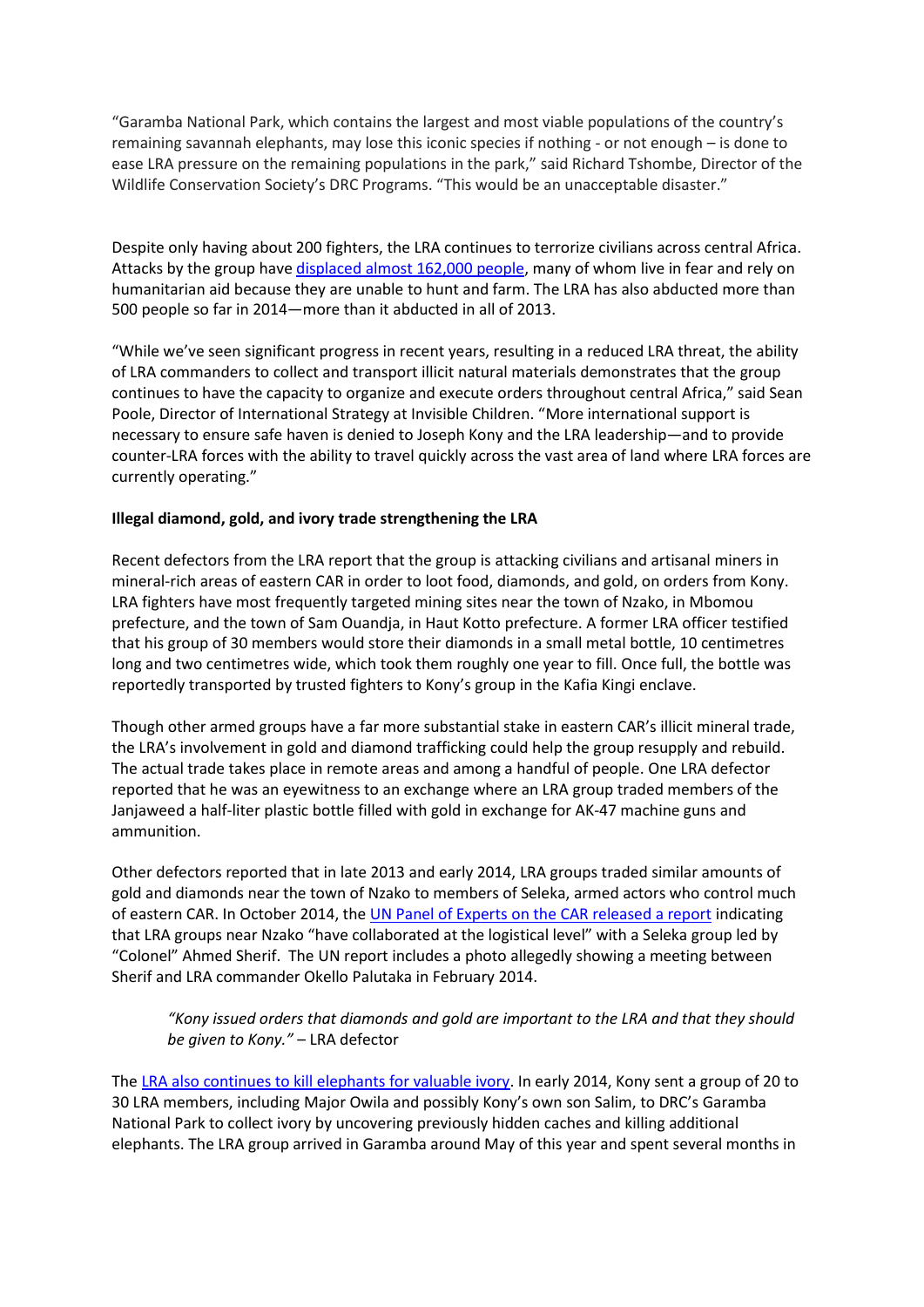the area. Recent defectors indicate that the group may already have departed with a substantial amount of ivory—approximately 40 to 50 tusks, destined for Kony's group.

It is, at present, unclear how many elephants the LRA has killed, but park rangers from Garamba observed an unprecedented spike in elephant poaching from April to August, during which time a total of [109 elephants were](http://www.african-parks.org/Blog_150_Update%3A+Garamba+National+Parks+Poaching+Crisis.html) killed. Some of the elephants were, however, killed by other armed poachers, including some who shot elephants from helicopters.

The mission led by Owila is likely the first major LRA poaching operation since 2012, when LRA commander Binany Okumu delivered approximately 30 elephant tusks poached from Garamba Park to Kony's group in Kafia Kingi. The ivory was trafficked through eastern CAR, where Binany was killed in January 2013 by Ugandan troops as he was traveling back toward the DRC.

Defectors report that LRA officers trade the ivory with cattle herders and Sudanese businessmen in remote markets, including Deim Bushara and Songo, two small towns in South Darfur just north of the border with Kafia Kingi. Some of these businessmen are reportedly working closely with Sudanese government officials. Other defectors reported that LRA officers sold ivory in exchange for Sudanese Dinar, which they then used to buy medicine, sugar, food, and bullets from markets in the CAR, Kafia Kingi, and South Darfur.

## **The LRA command structure**

The LRA command structure continues to revolve around leader Joseph Kony, who controls an LRA force dispersed over an area the size of California that encompasses parts of the CAR, DRC, and Kafia Kingi. Defectors report that Kony's immediate entourage operates in the border area between Kafia Kingi and the towns of Birao and Sam Ouandja in the CAR, where Kony has established a handful of semi-permanent camps between which he moves. In total, Kony commands an estimated 150 male Ugandan fighters that comprise the LRA's core fighting force, divided between approximately 15 to 20 groups. This core is reinforced by approximately 50 lower-ranking combatants abducted from the CAR, DRC, and South Sudan. LRA defectors, however, testify that Kony may have issued orders to abduct more young boys to refill the LRA's ranks with new fighters.

Kony rules the LRA through fear and by promoting commanders who are loyal to him, while arresting or killing those who defy his orders. This year Kony appointed a Ugandan LRA officer named "Aligach" as his chief deputy, effectively replacing senior commander and International Criminal Court (ICC) indictee Okot Odhiambo, who was likely [killed by the Ugandan army in late](http://www.reuters.com/article/2014/02/17/us-uganda-kony-idUSBREA1G15E20140217) [2013.](http://www.reuters.com/article/2014/02/17/us-uganda-kony-idUSBREA1G15E20140217) LRA defectors report that Aligach is *"very young, maybe around 25 years, so he is easy to manipulate [by Kony]."* In early 2014, Kony also promoted Alphonse Lamola, in LRA "imprisonment" for much of the past two years, to command LRA groups operating in eastern CAR. Dominic Ongwen, the other remaining ICC indictee within the LRA's ranks, is reportedly operating in northeastern DRC.

Kony has also been grooming his two oldest sons, Ali and Salim, who are believed to be in their early twenties, for increased leadership roles within the LRA. Some defectors report that Kony has even performed rituals to begin transferring his spiritual powers to them. Such a transfer of power would signal a fundamental shift within the LRA, which Kony has led since he established the group in the late 1980s. However, defectors indicate that few LRA commanders would acknowledge Kony's sons as leaders, making a bitter succession struggle and widespread defections a more likely outcome if Kony died or were captured.

Few LRA members have seen Kony in recent years, but they receive his orders through radio messages and satellite phones or from oral messages delivered by LRA runners. Kony's presence also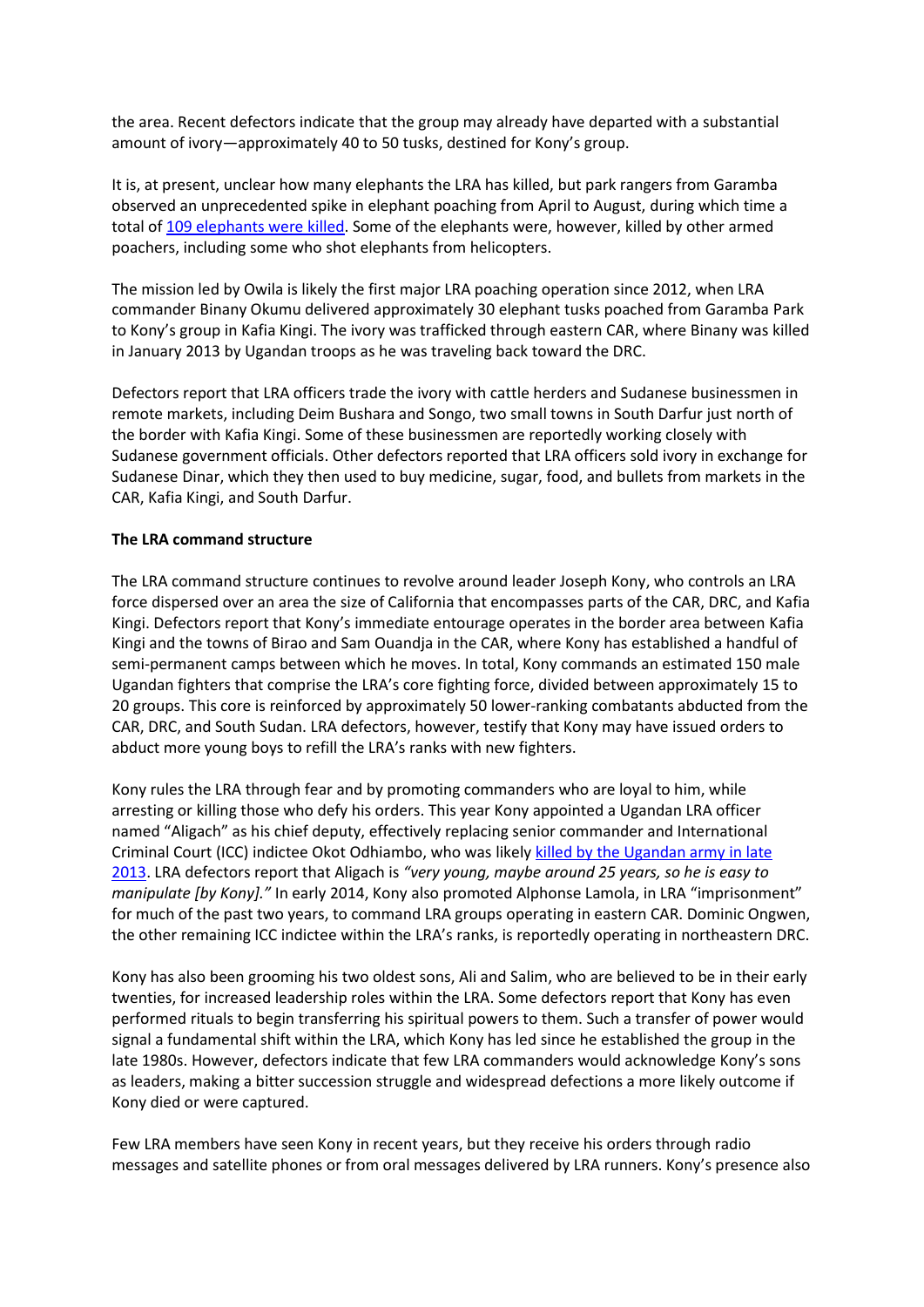serves as a powerful deterrent to would-be defectors within the LRA, who fear being punished on his command. Some even fear his professed ability to monitor their movements and read their thoughts. An international soldier who is fighting the LRA explained,

*"Kony exercises complete and full control of the LRA. He disciplines soldiers, puts people to arrest, and orders groups to release their children, which they care for. They might not do it today or tomorrow, but they will do it at some point."*

This year, Kony issued orders that some commanders were only allowed to have one "wife" and that other women and children should be released. This order led to disputes within the LRA, including when Kony's half-brother David Olanya reportedly questioned why Kony was still allowed to have several wives. Olanya was then arrested for speaking out against Kony. LRA commanders ultimately obeyed Kony's orders to release women and children, and 72 of them were able to leave long-term captivity in northeastern DRC in August and September 2014.

*"The high number of women and children was becoming a liability... It's not easy to give security to everyone; the children are crying, and it's hard to hide. Also, it's not easy to get food for everyone when we are not farming."* – LRA defector

Others defectors said that the release was a tactical move to "confuse the enemy" [Ugandan and US troops pursuing LRA forces]. One defector explained,

*"Kony knows that everyone is aware that he is in Darfur [Kafia Kingi] now, so he is trying to confuse the enemy. He might leave some fighters there, but most will move into DRC to take attention away from him."*

Kony has previously used similar tactics in which he and other senior commanders have hidden in safety far away from the frontlines. The UN peacekeeping mission in DRC, MONUSCO, recently issued [a statement,](http://monusco.unmissions.org/Default.aspx?tabid=11469&ctl=Details&mid=14883&Itemid=20708&language=en-US) saying they would increase cooperation with other counter-LRA forces. This is a welcome step from a peacekeeping mission that has long struggled to protect civilians from LRA attacks and abductions.

## **Crafting a comprehensive strategy to end the LRA**

The LRA's trafficking of illicit gold, diamonds, and ivory, and its continued presence in the Sudanesecontrolled Kafia Kingi enclave, highlights the need for renewed strategies to defeat the rebel group. Currently, responsibility for responding to the LRA crisis lies with a wide variety of regional and international actors. Ugandan troops, acting under African Union authorization and supported by US military advisers, are leading counter-LRA military operations. UN peacekeeping missions in the DRC (MONUSCO), the CAR (MINUSCA), Sudan (UNAMID), and South Sudan (UNMISS) also have mandates to operate in LRA-affected areas. Abdoulaye Bathily, Special Representative of the Secretary-General (SRSG) of the UN Office for Central Africa (UNOCA), and Lt. Gen. Jackson Tuwei, African Union Special Envoy for the LRA Issue, coordinate the overall UN and AU response to the LRA crisis.

In early December, SRSG Bathily will brief the UN Security Council on the LRA crisis. In the presidential statement released following the briefing, Council members should express concern about the LRA's presence in Kafia Kingi and LRA involvement in trafficking of natural resources. Council members should also direct UNOCA to report on progress made in addressing these issues in its next briefing.